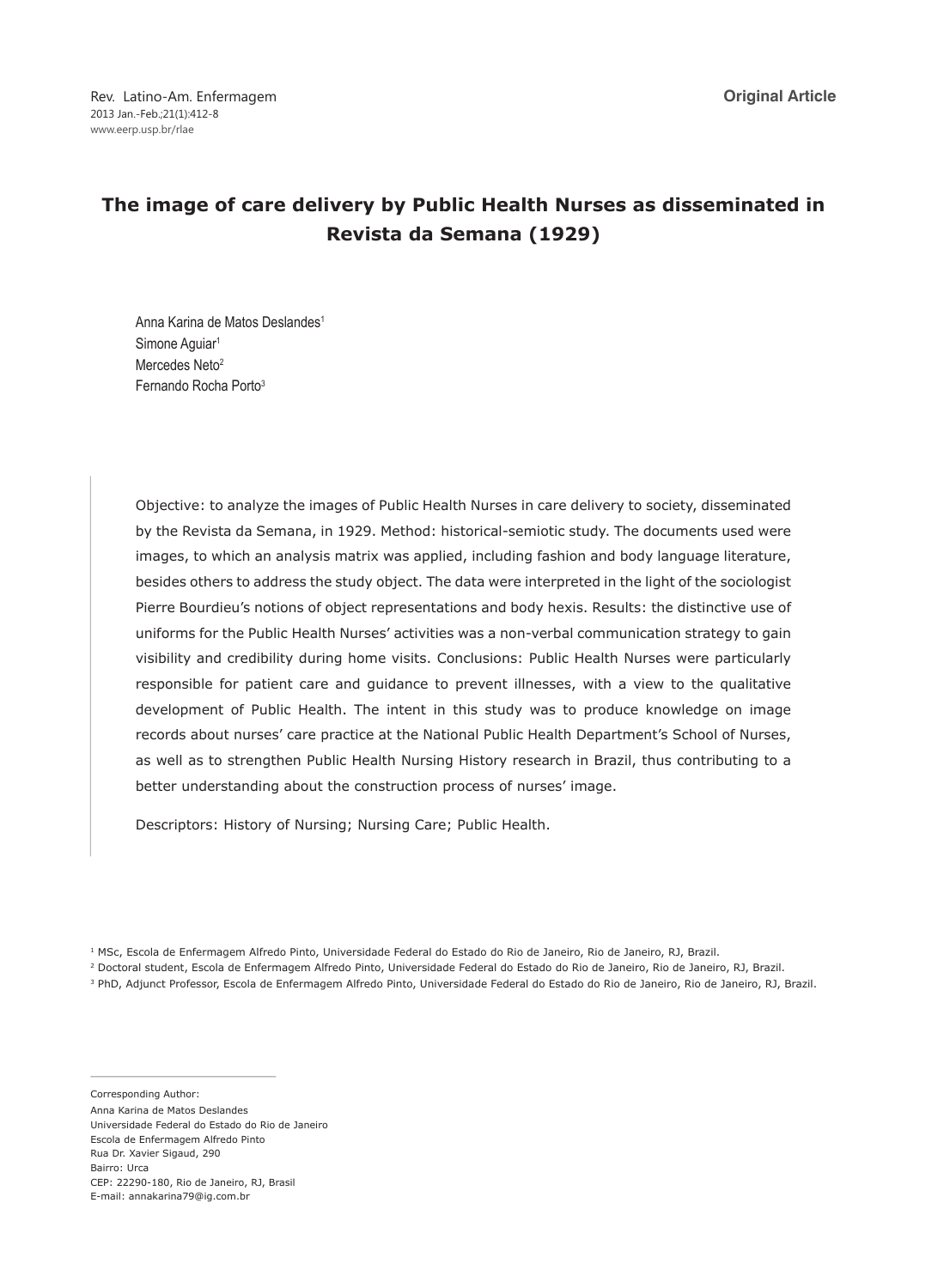# **Introduction**

Different events in Brazilian and Nursing history marked the 1920's, including the Health Reform lead by Carlos Chagas and the implementation of the Modern Nursing model, through the National Public Health Department School of Nurses, currently Anna Nery School of Nursing, affiliated with *Universidade Federal do Rio de Janeiro*.

The Modern Nursing model started in the Federal District, which used to be Rio de Janeiro, funded by the Rockefeller Foundation, through a group of North American Nurses who were part of the Technical Cooperation Mission for the Development of Nursing in Brazil, which remained in the country between 1921 and 1931(1).

This model was set up through a number of strategies, including: the Emergency Course for the *Visitadoras de Higiene* (1921-1924) and the creation of the National Public Health Department School of Nurses to prepare Public Health Nurses, who would strategically replace the *Visitadoras de Higiene* during home visits after their graduation in 1925<sup>(2)</sup>.

In 1925, in São Paulo City, the Health Education Course was created, aimed at transforming primary education teachers into community health agents. Differently from Rio de Janeiro, health education did not involve the preparation of registered nurses, but granted the *Visitadoras* a central role in public health activities in São Paulo State. The aim was to disseminate notions and concepts of hygiene in the poor population, creating *health awareness*(3).

Thus, in view of these strategies, the *Revista da Semana* published images on a full page, showing the Public Health Nurses at different moments during their care practice, including home visits, in the Federal District, in 1929.

Based on the above, this study is focused on the analysis of Public Health Nurses' images in care practice, through the publication in the *Revista da Semana*, with a view to analyzing the images of these Nurses in this printed media during care delivery to society.

This study is justified as it contributes to the construction of the Nursing image mechanism, as well as to care history as a social practice of the profession.

#### **Method**

This research was developed in the perspective of semiotic history, as it focused on image messages disseminated in their different social expressions, by penetrating the universe of representations and identifying and unveiling influences and interrelations and mechanisms of the social groups involved<sup>(4)</sup>.

Although six photographic images were published on a single page in the *Revista da Semana*, located in the Rio de Janeiro National Library, this study was focused on only five, which were centered on the nurses and circumstances – care delivery, all of them accompanied by the main title "the Missionaries of Charity".

It should be highlighted that Ethel Parsons' role was excluded from the analysis due to the methodological criterion establish, although this North American nurse should be discussed in view of her great importance for Brazilian Nursing, considering her leadership in the implementation of Modern Nursing in the Federal District, implemented in Brazil over the years.

The article published in the *Revista da Semana*  looked at care practice, especially at home, by Public Health Nurses from the National Public Health Department School of Nurses.

To analyze the images, an analytic matrix was applied, consisting of four pairs. The first relates to the registering of the photograph's identification data; the second to data from the expression level; the third to data from the content level, and the fourth to complementary data obtained from other photographs<sup>(4)</sup>.

The expression level refers to the manifestation of contents from the verbal, non-verbal or syncretic signification system. The content level, on the other hand, relates to the meaning of the test, as it is called in semiotics, to what the text says and how it says what it does from a semiotic perspective<sup>(5)</sup>.

To decode the images' symbolic elements in the news item, literature was used about the body image, History of Fashion and Nursing History. In addition, documents from the Documentation Center at Anna Nery School of Nursing were also used, discussing the Nurses' practical activities and uniform use at that time.

These documents were triangulated and interpreted in the light of the French sociologist Pierre Bourdieu's notion, choosing the object representations and body *hexis* as central for the study.

The presentation of the results and discussion were grouped, as the analytic product of the five images and their respective legends, and organized in two subtitles, which were: the Uniform of Public Health Nurses and Care Delivery by Public Health Nurses.

The images used in this study are in the public domain, according to Law 9.610/1998, which addresses copyright on the authorization, update and consolidation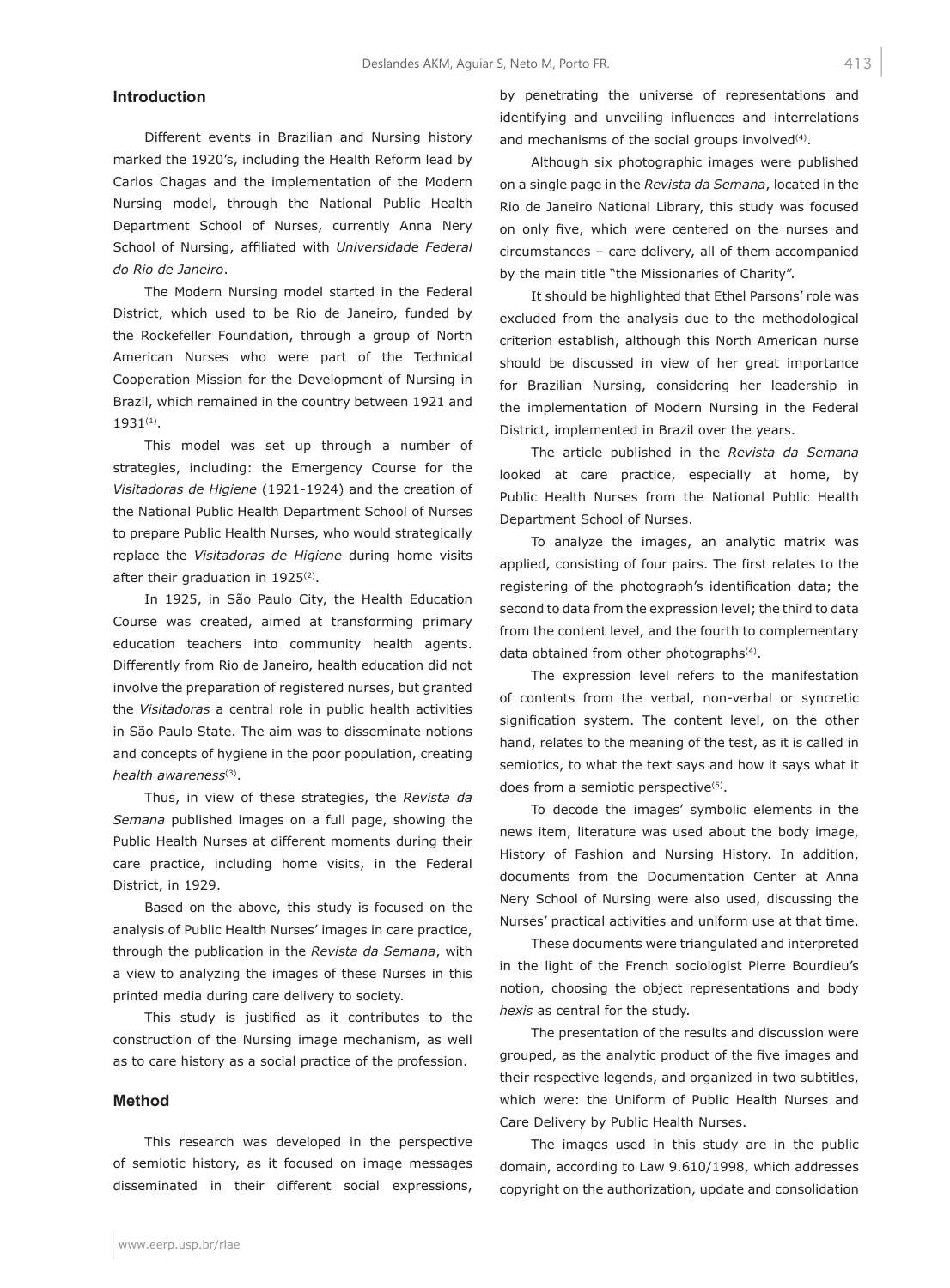of copyright and other determinations, considering chapter III, articles 43 and 44 and chapter IV, article 46, paragraphs I and  $III<sup>(6)</sup>$ .

# **Result and Discussion**

The School of Nurses, affiliated with the National Public Health Department (DNSP), with funding from the Rockefeller Foundation, served as the institutional context for Public Health Nurses' education, since the start of its activities in 1923. Deans of the School were the North American nurse Clara Louise Kieninger in 1923-1925, followed by Nurse Loraine Geneviéve Denhardt in 1925-1928. Funding from the Rockefeller Foundation was expected to end in 1928 but, as a result of special circumstances agreed upon with the Brazilian government, was extended until 1931, when the North American nurse Bertha Pullen was the Dean of the educational institution<sup>(1)</sup>.

In the same period, the *Revista da Semana* published the subject entitled "The missionaries of charity" on a full page in 1929, including six images with legends (Figure 1).



Figure 1 – Facsimile, published on March 23rd 1929, in the *Revista da Semana*, entitled "The Missionaries of Charity".

When decoding the title of the article "The missionaries of charity", considering the meaning at that time, the word "missionary" is related to preaching faith; to missions; and the word "charity" means love to fellow beings, benevolence, beneficence<sup>(7)</sup>.

It is clear that the readers of this news item understood that the Public Health Nurses were missionaries in a noble and essential profession to provide the population with better health conditions, as understood from their teachings on population health.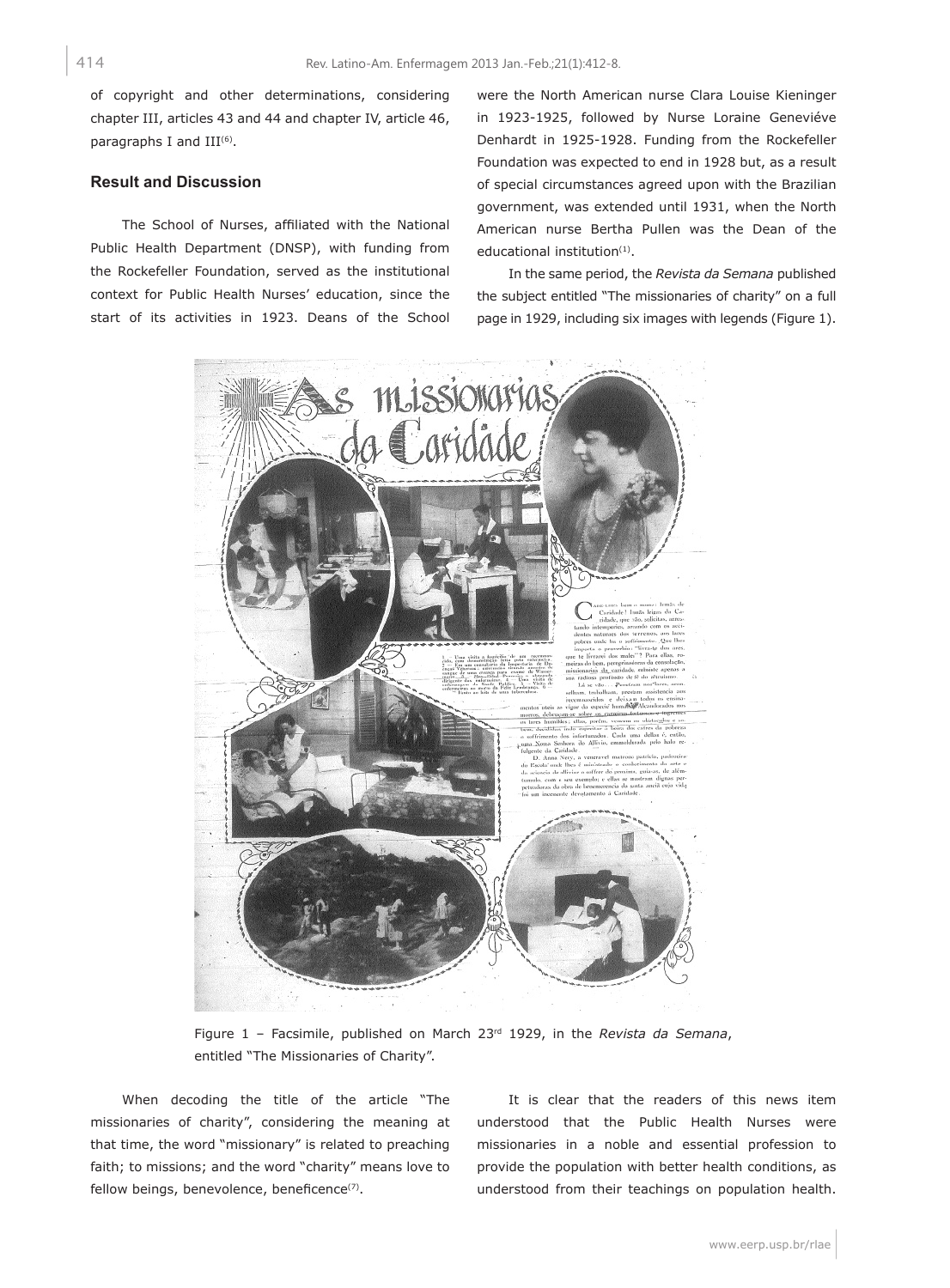In other words, when sent to the homes to educate the families and practice health promotion actions, related to rest, good eating and ventilation, the nurses reproduced care as one of the strategies for the credibility of the Health Reform.

### **Uniform of Public Health Nurses**

In short, the images published on the page of *Revista da Semana* are momentary flashes, with different geometric formats – irregular, squared and oval, in varying shades of grey, mostly in female groups and in a natural context, whether at home or in external areas.

On the five images analyzed, the Nurses wear two types of uniforms. One was the dark grey long-sleeved uniform with light-colored cuffs, collar and bracers, highlighting the dark cross symbol. Some nurses wear a light-colored apron, showing a valise and a hat.

The likelihood of the Nurse's grey-colored uniform on the image, based on documents consulted at the Anna Nery School of Nursing Documentation Center, was found in tissue color records, referring to greyish color<sup>(8)</sup>.

The greyish tissue color, from a fashion perspective, translates that it means refined class and efficiency. In this perspective, using a *de luxe* tissue light or darkgrey colored suit indicates economic and social ascent and means power<sup>(9)</sup>. This reveals that the DNSP Nurses transmitted credibility in their function, which probably justifies the color of their uniform.

In summary, it can be affirmed that the Nurses' uniform in care practice consisted of: a long-sleeved jacket with white cuffs and collars and a skirt at thirty centimeters from the floor; a belt attached to the jacket with two buttons on each side, a black straw hat with brim and a plain black ribbon around the crown; the shoes were white and the stockings silk. In addition, they carried a black leather valise with the material they needed in their activities<sup>(10)</sup>.

Despite the images published in *Revista da Semana*, some details cannot be identified, except for the use of the apron when delivering direct patient care.

The uniform shown is similar to that of the DNSP *Visitadoras de Higiene,* from the Emergency Course, who were replaced by the Public Health Nurses after their graduation in 1925, considering that the *Visitadoras'*  course ended in 1924.

This likelihood may have been a strategy of what had already been acknowledged as legitimate, and was easily identified by society, also considering the credibility of the work the DNSP *Visitadoras de Higiene*  developed.

In addition, they showed a bracer with the symbol of the cross, which suggests similarity with that of the Brazilian Red Cross Nurses, also entailing the same symbolic representation of fight for the needy $(1)$ .

These inferences rest on the dignity and power other social agents had conquered earlier, through the object representations, composed of representative symbols, and which justifies the orders issued on their behalf. Authority is but credit in a group of agents who constitute relations. The more precious these relations are, the greater the credit they benefit from themselves<sup>(11-12)</sup>.

Another type of long-sleeved, light-colored uniform was made, including a cap with a dark ribbon and light-colored shoes, used by the registered Nurse described in another study $(1)$  and once again ratified in a document located at the Anna Nery School of Nursing Documentation Center. This uniform was used in Hospital Service and made out of white cotton, distinguished from the Nurses working in practice areas who wore grey uniforms<sup>(13)</sup>.

The symbolic function of the uniform should be highlighted, which since education marked the different course phases: new students exchanged their preliminary uniforms for that of junior students; in the final course phase, they changed their hospital uniforms for that of the public health nurse. The teachers and Nurses were identified and distinguished by their uniform, generally used a hospital uniform with cap and ribbon, while the DNSP nurses used their private uniforms and the white  $bracer<sup>(14)</sup>.$ 

The distinctions between these uniforms were marks that can be considered as likely symbols of the activities performed in the hospital context and during home visits.

#### **Care Delivery by Public Health Nurses**

The care disseminated in the *Revista da Semana*  can be considered as: newborn care, test material collection, blood pressure verification, comfort and orientations, totaling five activities.

The first relates to care delivered to an infant and supposedly observed by the mother, with the legend *"*A visit to the home of an infant, with demonstration by the nurse".

In this care action, the Nurse demonstrates how to proceed with the child to the other woman. In their Practice Areas, the Nurses from the National Public Health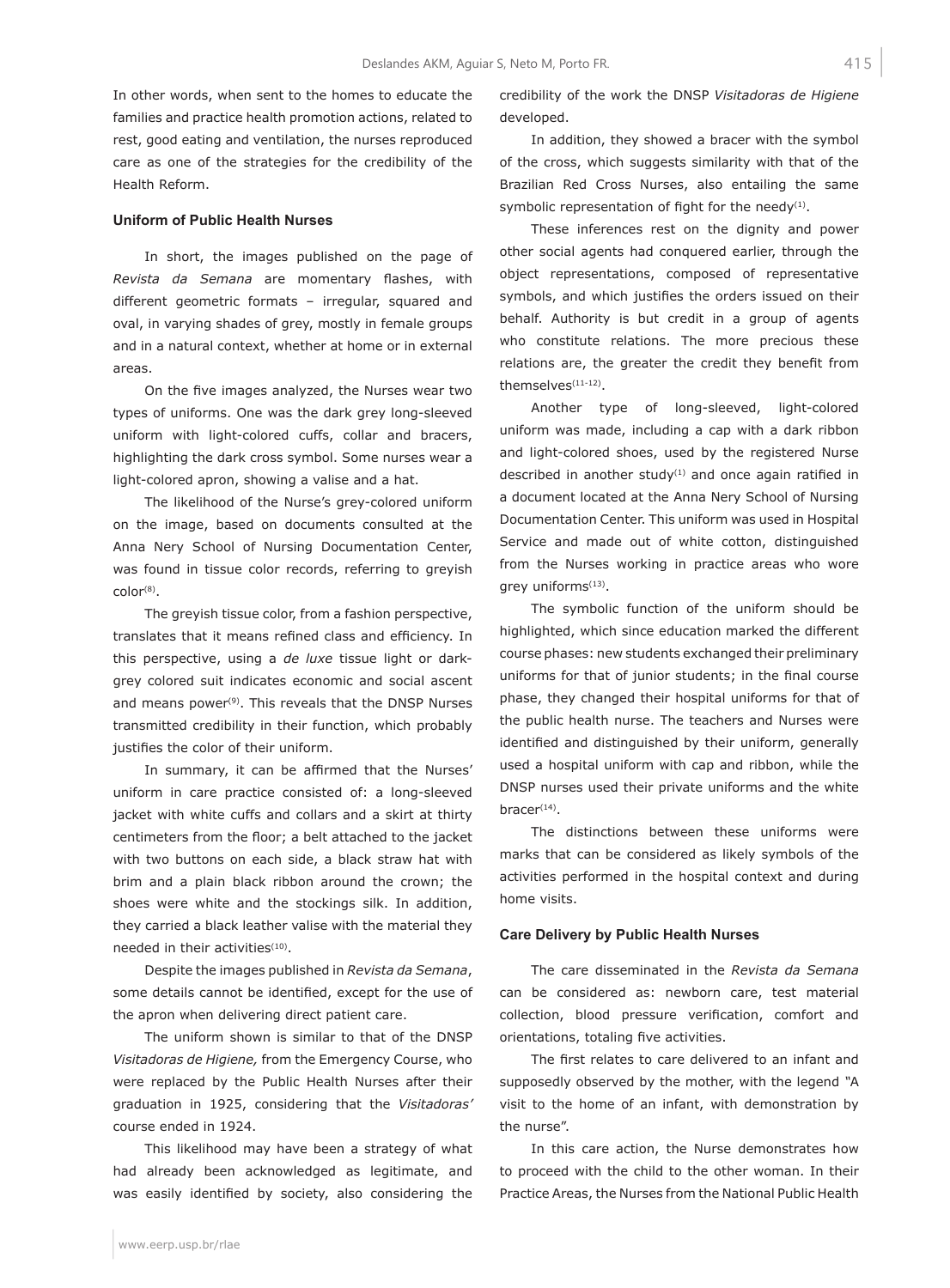Department School of Nurses undertook two kinds of home visits. The first was a surveillance visit, when they gave advice and hygiene and prophylaxis instructions, without delivering direct care; and the second was known as a Care Visit, which involved different services the nurse performed at the – adult or child - patient's home, related to hygiene, physical examination, meal preparation and other relevant care activities<sup>(15)</sup>.

Another type of care disseminated through the images relates to the legend "At a consultation room of the inspector's office for venereal diseases: nurse taking a blood sample from a child for the Wassermann test". This squared photograph shows one Nurse wearing a light-colored uniform, one child and another Nurse wearing a grey uniform.

The legend indicates that the Nurse was collecting a blood sample for the Wassermann test. This test was performed to diagnose syphilis, and is named after the German physician August Paul Von Wassermann, who created the test. The environment shown is the consultation room of the inspector's office for venereal diseases, an institutional area where the Public Health Nurses were active, where the disease was diagnosed and treated.

It is identified on the image that the Nurse wearing the light-colored uniform collects the blood sample from the child, while the Nurse in the dark-colored uniform holds the child in the right position. As the picture was taken at the inspector's office for venereal diseases, the uniform worn should be dark instead of light-colored, as the latter is used in the hospital context.

Some hypotheses can be established, including the possibility that the nurse in the light-colored uniform was one of the instructors of the aspirant nurses present at the inspector's office; or that she was a head nurse/ supervisor at the inspector's office, distinguished by her uniform and especially by the cap with the dark ribbon, which only registered nurses used.

The third care image the *Revista da Semana*  published displayed the Public Health Nurse performing some procedure on a patient, who was sitting in a chair at home. This image came with the legend "A public health nursing visit".

The woman sitting down has her arms resting on her abdomen. This body position indicates a social protection barrier that, in combination with the folded hands, indicates inattention to what she was hearing<sup>(9)</sup>. On the other hand, the seated woman's position can also be understood, according to the care context, as the position to check blood pressure for example.

According to this hypothesis, the patient's left arm is involved in an object, which seems to be the cuff of the pressure device. Departing from this viewpoint, the Nurse's right hand seems to be trying to adjust the equipment. Some readers may be wondering: Would this not be the chest piece of the stethoscope?

The response to this inquiry, based on the consulted documents, guided the answer and signaled the weakness of the hypothesis about the nurse checking the seated woman's blood pressure, as the list of materials the nurse was carrying in her valise did not mention the pressure device and stethoscope<sup>(15)</sup>.

In addition, the excerpt on the care nurses are supposed to deliver indicates that one of the aspects they needed to register should be: Temperature, Pulse and Breathing (TPB). Blood pressure verification was not included as a nursing procedure though $(15)$ .

Another aspect that supports this consideration about the inquiry and weakness of that hypothesis is the fact that most adults whom the Public Health Nurse visited were tuberculosis patients. This disease affected the poorer population and, therefore, the popular use of that material in the home context at that time seems to be hard to believe<sup>(15)</sup>.

It is highlighted that, in 1916, the physician Getúlio dos Santos, professor and dean of the School of Practical Nurses of the Brazilian Red Cross, wrote a manual for Nursing professionals entitled "The Book of the Male and Female Nurse for use by people Working in the Profession and People who take Care of the Ill", which was re-issued in 1926 and 1928. In the book, some relevant aspects for the profession are described, including the Nurses' responsibility to check patients' vital signs – TPB, but without permitting stethoscope use for blood pressure verification, which should be done through touch<sup>(16)</sup>.

One possible interpretation is that the use of the pressure device as a form of assertion may be close to the truth. In other words, despite signals that the nurse was using the blood pressure device as a form of care support technology, this may be a form of analytical imprudence. The same is true with regard to stethoscope use, arousing other inquiries, to be addressed in research on the trajectory of care, which for now is lacking further elaboration and the construction of theoretical hypotheses.

The next image in the *Revista da Semana* shows a Nurse wearing a "full" dark-colored uniform, in an open and natural situation, which according to the selfexplanatory legend shows a "Visit by nurses to the *Morro da Feliz Lembrança*".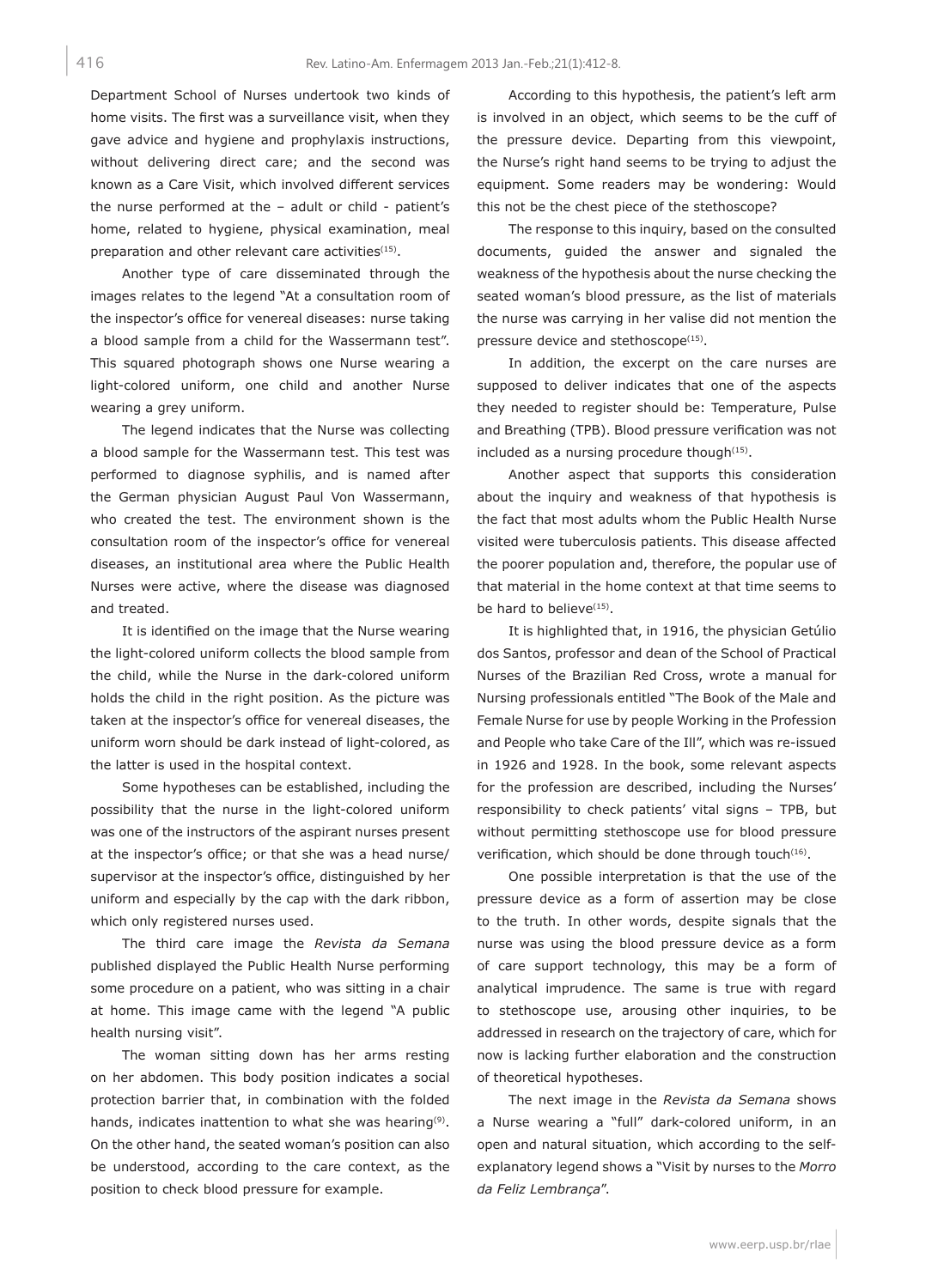The body *hexis* the nurse adopted on the image is standing, with her head turned towards the woman addressed, as if she is talking. The woman addressed is also standing, with her head turned towards the nurse, as if she is watching and listening attentively. This woman has her arms stretched along her body, reminding of the same position the military adopt and which may indicate attention.

The woman's feet are turned towards the nurse. Based on her body language, one can infer that her feet can symbol her attention to the nurse's conversation, orientation or inquiry. On the opposite, the nurse's feet are turned more to the front, at a right angle towards the woman's feet. This may mean that she wanted attention from the people around her, as this body position tends to transmit opening and availability in communication(9).

The last image published in *Revista da Semana*  shows a nurse taking care of a bedridden tuberculosis patient, according to the legend "At the bedside of a tuberculous woman".

The Nurse's body *hexis* is standing, with her body curved towards the patient. This position suggests care delivery at the moment the photograph was taken, which can be decoded as concentration on what she is doing, considering the direction of her look and her bending over the woman, who is lying down with her arms resting on her body<sup>(2)</sup>.

The position of the patient's arm on the image suggests that she tries to protect herself from any manipulation in bed, indicating insecurity, fear or discomfort. In addition, the patient is covered by bed sheets, indicating some degree of confinement, in line with possible insecurity, fear or discomfort caused by the manipulation of her body<sup>(9)</sup>.

The tuberculous woman's arm is involved in something. As the image is not very clear, even when zoomed in – an informatics tool – this personal attribute could not be decoded.

Another relevant highlight is the aim of the visit to tuberculosis patients, that is, to help them to avoid spreading the disease to adjacent areas and, hence, around Brazil.

Moreover, the Nurse was responsible for identifying and monitoring patients with tuberculosis symptoms, forwarding them when necessary for examination to medical consultations or the medical clinic of the tuberculosis inspector's office, located closer to the patient's home. In addition, she was responsible for asking people, mainly children, who had been in direct or indirect contact with tuberculosis patients to be examined by the family doctor or medical clinician every three months<sup>(17)</sup>.

#### **Conclusion**

As a result of this study, based on the analysis of the images of Nurses published on a full page of the *Revista da Semana*, the importance of their work cannot be denied, ratified by the direct or indirect cost of the article, as well as some lay-out and text analysis aspects, which lacked analysis and discussion, motivated by methodological rigor.

By respecting the proposed study design, in summary, the message the *Revista da Semana*  disseminated to its readers was that Public Health Nurses were particularly responsible for care delivery to the ill and for guidance to prevent illnesses, promoting health in the role of educators, with a view to developing the quality of Public Health.

In the same sense, the distinction between the object representations for each type of activity the Public Health Nurses performed was evidenced, as a non-verbal communication strategy.

This strategy was considered a facilitator of the Nurses' interventions in the home context, which the *Revista da Semana* made visible, as most of the images were made at home, and credible, through the body *hexis* in care delivery to society.

At that time, this may have resulted in enhanced credibility towards society and may have aroused young women's aspirations to become Nurses, considering the work of the DNSP School of Nurses.

Based on the above, difficulties existed, whether in the nurses' education, in the professionalization process, in the fight against tuberculosis, among others. In one of the issues of *Revista da Semana* during the implementation process*,* however, Modern Nursing had its power and prestige disseminated on a full page, when compared to other health professionals like Registered Midwifes for example. But that is material for another study.

#### **References**

1. Santos TCF, Lopes GT, Porto F, Fonte AS. Resistência à Liderança Norte-Americana na Formação da Enfermeira Brasileira (1934-1938). Rev. Latino-Am. Enfermagem. [periódico na Internet]. jan-fev 2008 [acesso 20 dez 2011]; 16:130-5. Disponível em: http://www.scielo.br/ pdf/rlae/v16n1/pt\_19.pdf.